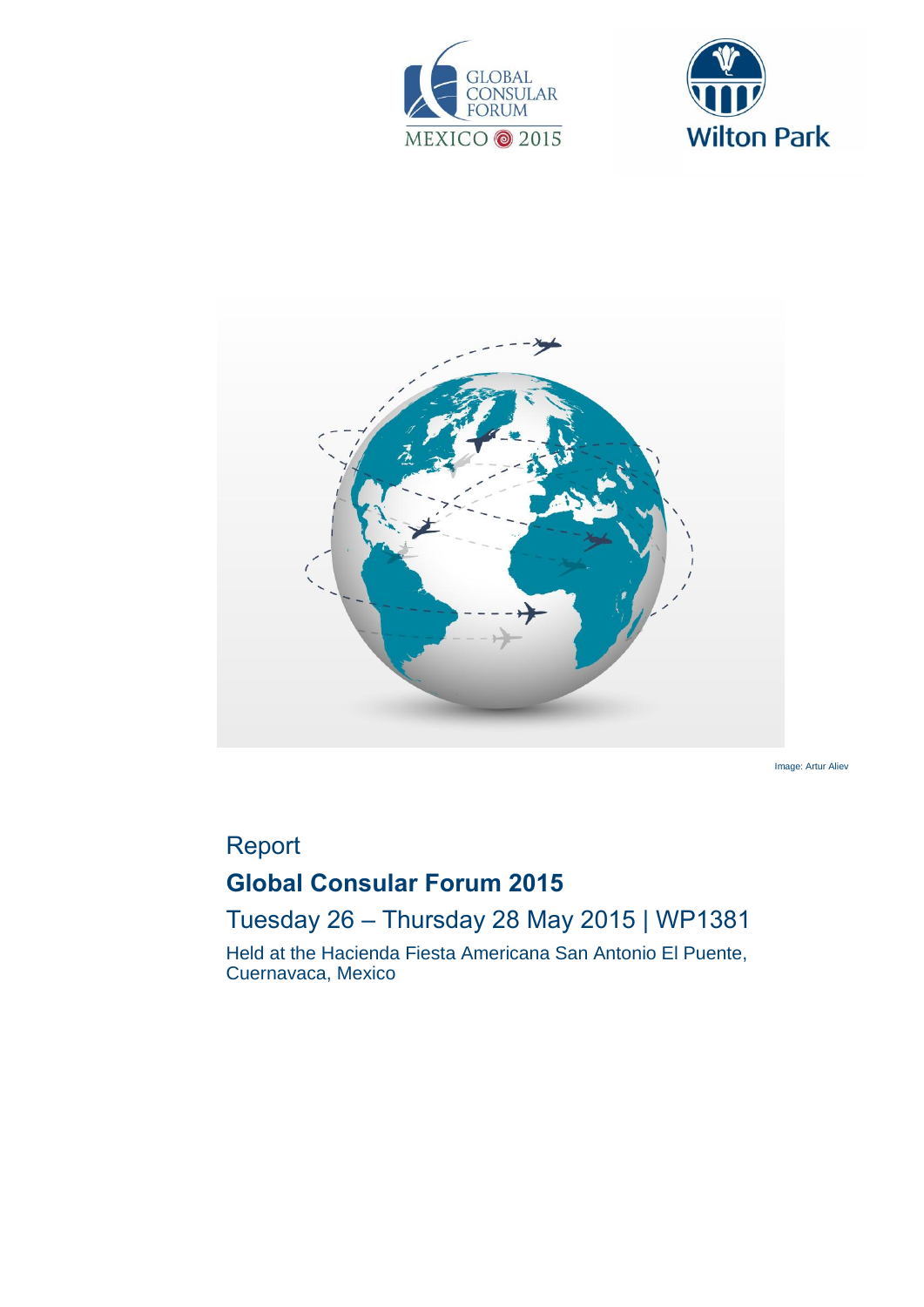

# Report **Global Consular Forum 2015**

## Tuesday 26 – Thursday 28 May 2015 | WP1381

The second meeting of the Global Consular Forum (GCF), building on the inaugural GCF meeting held at Wilton Park in 2013, brought together 55 senior consular officials from 25 countries along with the European Union (EU) to consider ways in which to enhance or improve international consular policy and practice.

The purpose of the expert forum was to: promote and deepen understanding of the current issues facing consular services; facilitate an expert exchange of experience, best practice and lessons learned; identify areas of potential consensus with particular regard to future working; consider creative opportunities and innovative approaches to maximise expertise and resources; explore potential mechanisms to promote further development, co-operation and networking; assess ways in which the GCF can assist developing and/or small countries to improve their consular services; and investigate the potential for future work with the private sector and non-governmental bodies.

The meeting was framed around 7 key themes, identified as priority topics by the Steering Committee (SC) countries, with the support and drive from the Secretariat provided by the Government of Canada. In the preceding months, the SC led Working Groups developed discussion papers on 6 of the themes: partnering and technology in emergency management; vulnerable clients; international legal and policy framework; migrant workers; safe travel culture; and family services. The 7th theme, improving consular services, was discussed during the Forum.

## **Key points**

- The unique nature and importance of consular work presents a particular challenge at a time when demands on services are growing and resources are constrained. The profile of consular in ministries should reflect the high value of this work.
	- Further partnerships with the private sector and non-governmental bodies could do much to expand the capacity of consular services in responding to the needs of citizens, maximising resources and building on expertise.
	- There is scope to build on existing frameworks and conventions to further collaboration between governments and expand common platforms for joint working.
	- Social media presents opportunities and challenges and more can be done to maximise its use, particularly in crisis and emergency response. There is no "one size fits all" and multiple forms of communication should continue to be

"Social media presents opportunities and challenges"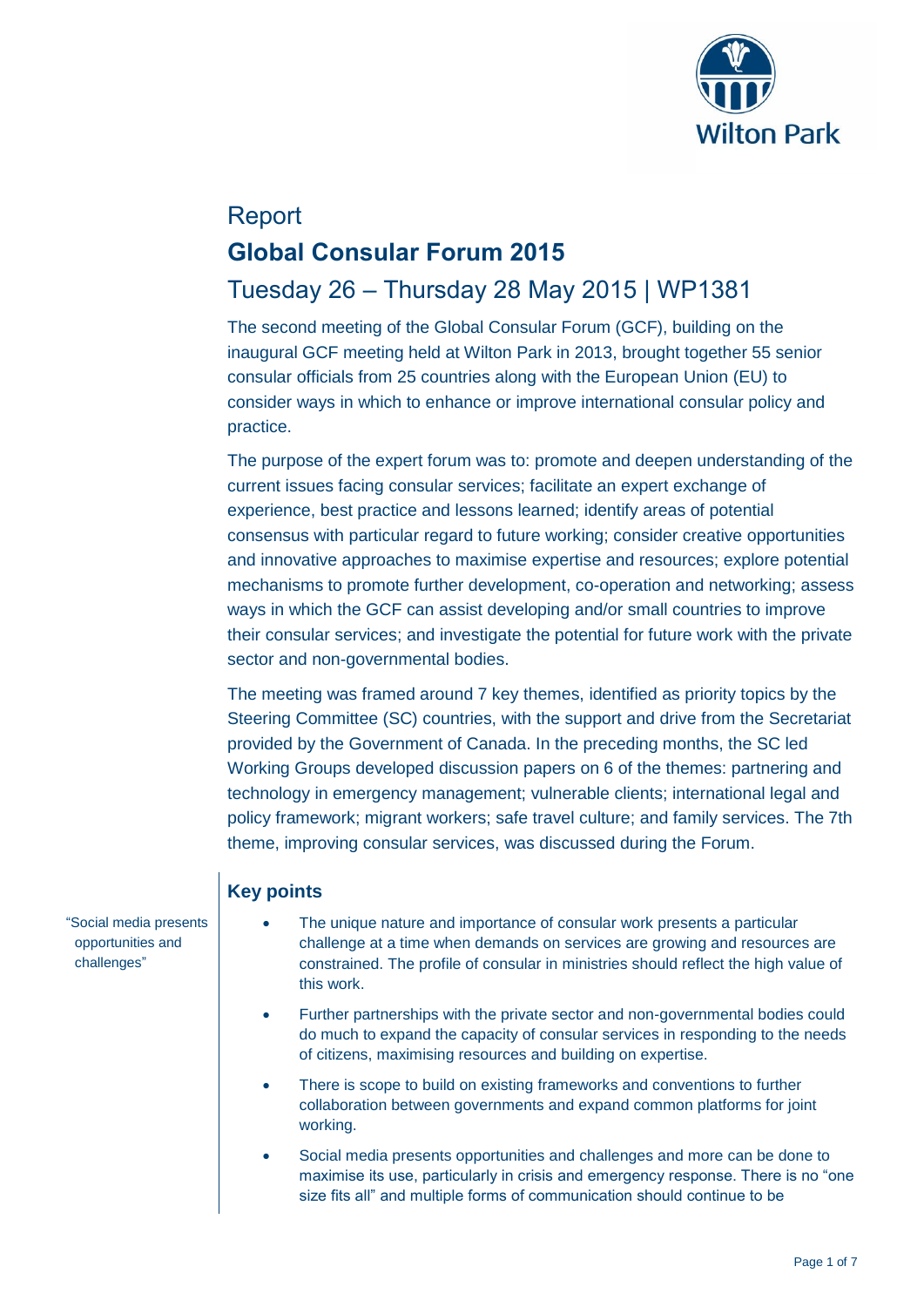deployed.

- Practical collaboration on eg. information exchange, pooling of research findings and shared training will strengthen the capacity of individual countries in responding to the needs of citizens.
- Further research on some of the more complex areas identified in the body of this report would do much to enhance understanding of the issues and assist consular officials in responding to challenges.

#### **Partnering and technology in emergency management**

- 1. In response to the Nepal earthquake in April-May 2015, one government successfully evacuated 500 people from the region, through a "public-private partnership" with an insurance company. This relationship, in place prior to the emergency, allowed for swift and effective action. In spite of having limited "in-country" capacity to respond, the government was able to ensure the safe extraction of its citizens, committing up front to cover 50% of the costs.
- 2. The crisis also illustrated the opportunities presented by social media, allowing swift and effective two-way communication between citizens and consular officials, particularly when other channels may not be functioning. One country collaborated with key telecommunication companies to collate data derived from Short Messaging Service (SMS) users in Nepal, in order to approximate the number and location of its citizens in the absence of any other reliable information. States are actively exploring the potential of new and emerging technologies to support "digital diplomacy" strategies and emergency response, including a "text blast" to communicate with nationals. Others have used "crowd-sourcing" techniques to validate information.
- 3. A more challenging aspect of the amplifying nature of new technology, was the case of a couple, confirmed as safe, whose family used social media to raise the profile of their situation. This "social media bomb", increased pressure on the government concerned to carry out an extraordinary evacuation, resulting in the diversion of resources from other areas.
- 4. The most effective social media strategies are planned in advance and based on a preexisting channel of communication whereby the relationship and trust with key players (whether they be citizen or telecommunications companies) are already in place. However, it cannot be assumed that all citizens overseas are social media users or that they want to be in contact with their governments. Furthermore, government access to "Big Data", whilst invaluable in an emergency situation, may give rise to concerns about online privacy.
- 5. Lessons learned from the Nepal earthquake and other recent crises have prompted a research project, led by two of the governments, to explore how social media can be better integrated into emergency responses. Some governments are co-locating social media experts with consular staff in order to embed practice and escalate expertise.
- 6. In a crisis, there is a growing practice of collaboration with recent examples including Yemen and Nepal. Improving the capacity and capability of governments to collaborate in assisting and evacuating consular clients is an important goal. Training, joint exercises, development of standard practices, use of call centres, working with host nations and 'safe havens'- we can learn from one another. The Consular Protection Division of one country described an extraordinary growth in demand for its services. In the last 5 years, overseas trips by nationals have doubled and in a global environment where 'emergencies are the new normal', officials have experienced a corresponding increase in consular cases. The demand is compounded by high citizen expectations of government support that is difficult to manage with current resources. In the longer term, all governments are considering the balance of responsibility between individual citizens and the state.

""text blast" to communicate with nationals"

"a global environment where 'emergencies are the new normal'"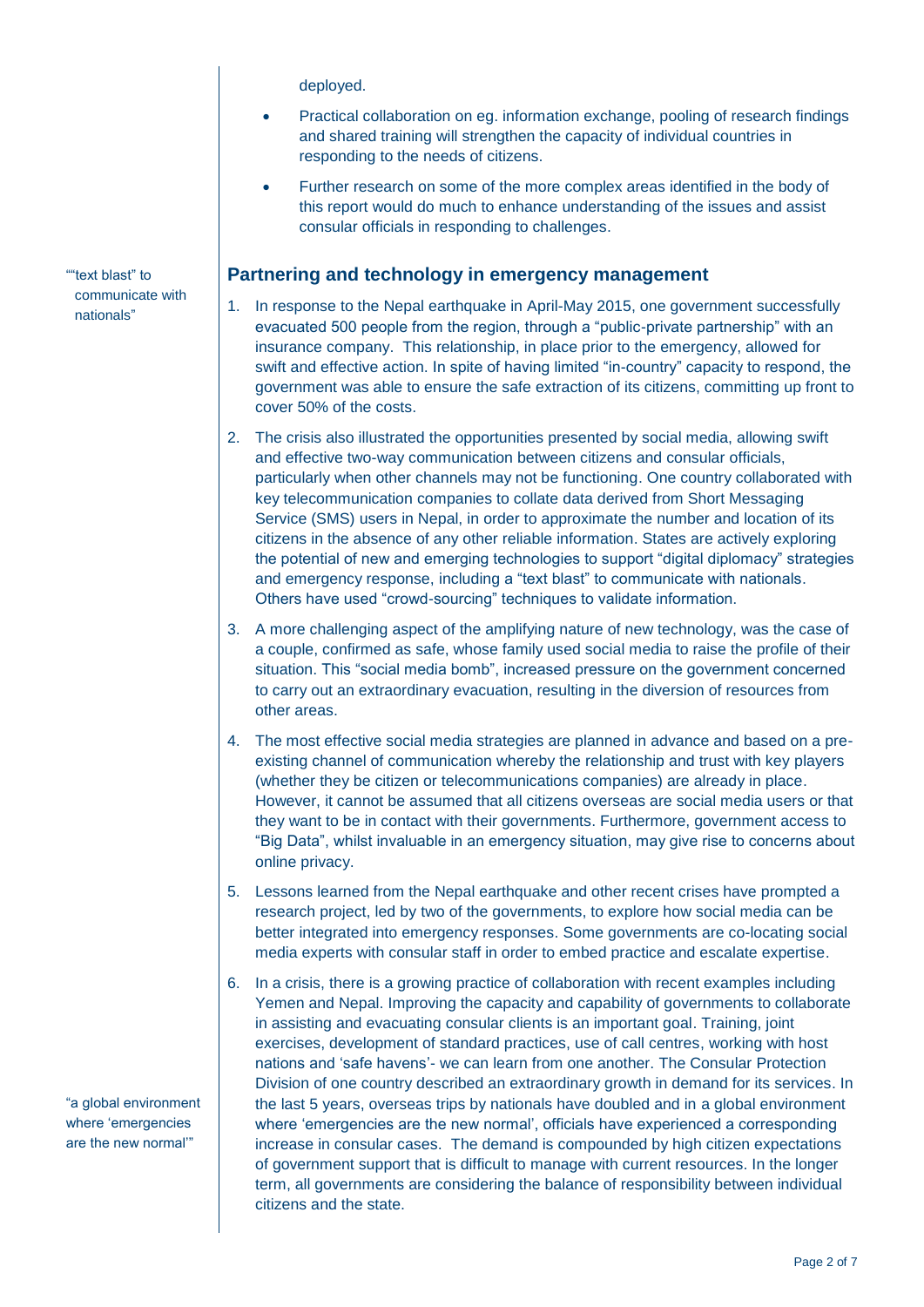## **Vulnerable clients**

"In an increasingly networked world that fuels the demand for a 24/7 news cycle, "timely notification" of cases is essential"

"Trained staff, a shared directory of available support and mapping of local expertise are amongst resources that could be developed through cross-country collaboration."

"Other countries have a legal obligation to assist all residents, regardless of citizenship."

"research highlighted common needs and identified areas whereby the VCCR could be supplemented"

#### **Arrest and detention**

7. In an increasingly networked world that fuels the demand for a 24/7 news cycle, "timely notification" of cases is essential to ensure that officials can react in advance of the media barrage. One participant suggested that notification should generally happen within 36 hours. Other key principles include consistent standards of practice, quality of access, and respect for unrestricted and confidential communication between the client and the consular official. This is particularly important in death penalty cases, whereby vigorous and early intervention at the trial stage may be more effective than later involvement at appeal. There should be clarity about the remit of consular officials in order to manage expectations of the client and family members, particularly to inform that they are not substitutes for legal representation.

#### **Citizens overseas**

8. One country official described how they conduct mandatory pre-departure seminars for citizens preparing to work overseas or join foreign national spouses. The seminars are designed to ensure that citizens are informed about their rights and responsibilities whilst overseas. These messages are emphasised via post arrival seminars in countries which have the death penalty.

#### **Mental illness**

9. Several participants spoke of the growing number of adult clients who are incapacitated, often by mental illness. Easier access to cheaper foreign destinations has encouraged more people to reside abroad. The variable definitions and manifestations of mental illness and the difficulties of assessment and diagnosis make this a particularly challenging area of consular work, not least in countries that may have differing cultural attitudes towards mental health. Trained staff, a shared directory of available support and mapping of local expertise are amongst resources that could be developed through cross-country collaboration. International frameworks such as the 2000 Hague Convention on the Protection of Adults could be useful for signatory countries. Overall, this complex area would benefit from further exploration.

#### **Respecting dual nationality**

10. There are diverse responses to dual nationality- some countries recognise it and others do not. In some cases, the approach is to assist if the person entered the country on the relevant national passport. Other countries have a legal obligation to assist all residents, regardless of citizenship. These varying approaches to dual nationality raise particular dilemmas for officials and the GCF agreed it would be useful to focus on some practical ways forward.

#### **International legal and policy framework**

- 11. A research project examined 57 bi-lateral or pluri-lateral consular agreements provided by GCF members, illustrating practical ways in which countries have built on the original framework of the Vienna Convention on Consular Relations (VCCR). These agreements may resolve uncertainty by achieving consensus on a common interpretation of VCCR provisions, particularly implementing issues covered by the Treaty. Consular practices and policies have developed in the 50 years since the VCCR was signed and there is an opportunity to review emerging issues in order to build on the existing framework. Furthermore, there may be issues outside the scope of the VCCR (ie dual nationality), with challenges best met through ratification of private law conventions, or with operational matters.
- 12. In particular, the research highlighted common needs and identified areas whereby the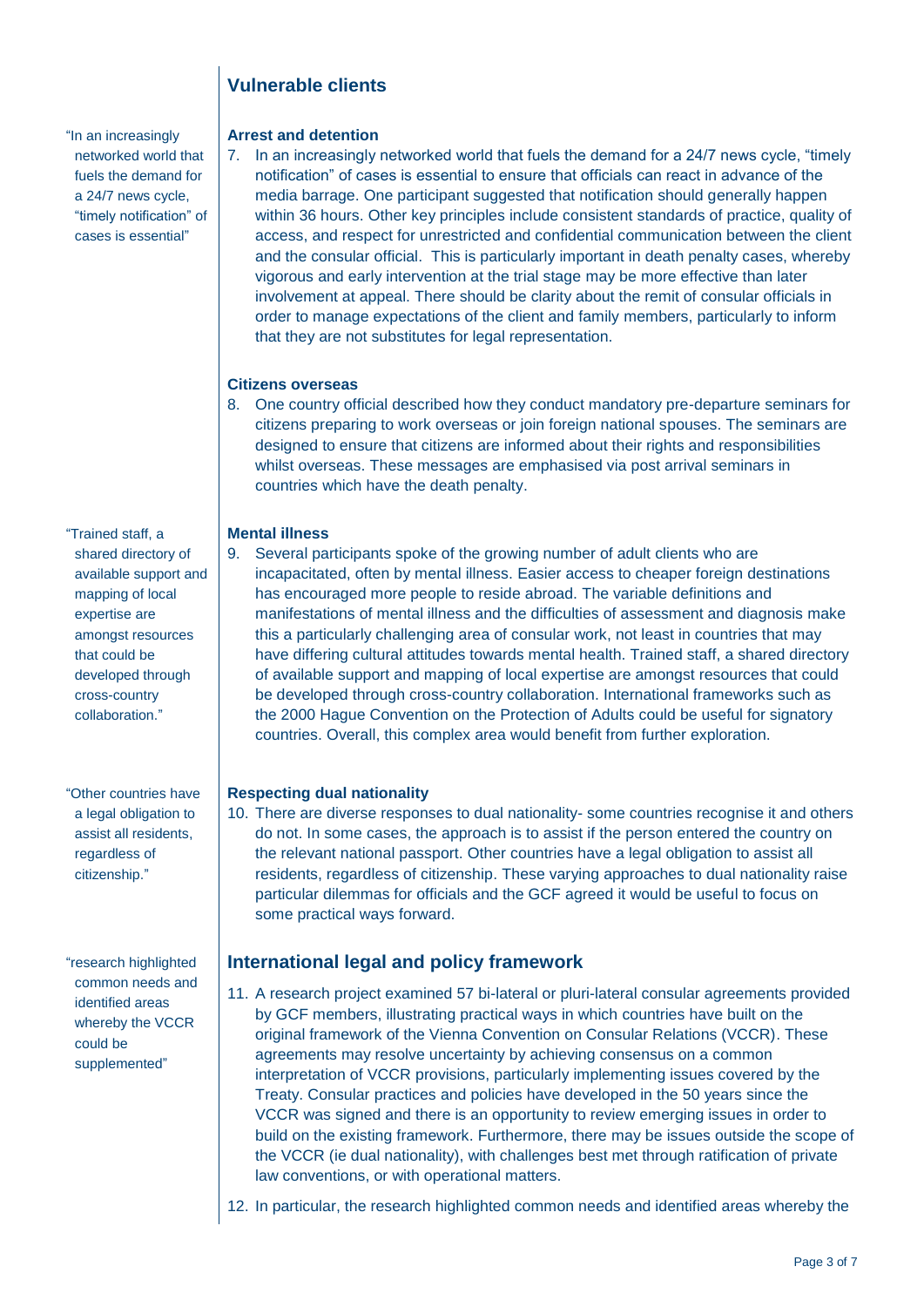VCCR could be supplemented, including the prospect of developing agreed guidelines to facilitate the sharing of good practice. Further in depth consultation will develop the scope of these findings to identify components towards model consular policies and practices. Lessons learned and best practice experience will do much to assist countries in responding to the ever more complex demands on consular services.

## **Migrant workers**

- 13. Seasonal Agricultural Worker programmes, were cited as examples of good collaboration between sending and receiving states. The orderly movement and return of people on these programmes, illustrate the value of pro-active partnerships in addressing and resolving a range of issues that impact migrant workers. In particular, transnational families with children of dual nationality, raise a range of issues that fall within the consular remit.
- 14. Countries that have established an extensive network of consular offices, including mobile consulates, have found this to be an important source of support and empowerment for the diaspora population, at a regional and community level. Other initiatives, supported by outreach from consular networks, work to validate and promote schemes, include the issue of eg. Consular Identification Cards. These cards confirm that the, otherwise undocumented, holders are bona fide nationals thereby facilitating access to eg banking and health services.
- 15. As an example of another initiative, one country has recently introduced voting for its overseas citizens, undertaken via its consular offices. This is only the 2nd occasion whereby the diaspora could vote in an election.
- 16. One official spoke of several challenges with regard to the experiences of their migrant workers overseas. These include access to citizens caught in conflict zones; the refusal of some employers to release workers from contracts in spite of these conflicts or other emergencies; and the loss of reduction of benefits, including insurance cover voided in the event of conflict or crises. There are also specific problems relating to the exploitation of nationals employed by "VIPs", in particular, domestic staff working for consular and diplomatic personnel of other countries and the ensuing difficulties of access and accountability.
- 17. "Sending" countries, are increasingly becoming "receiving" countries, as they experience the arrival of migrant workers on their own borders. This presents new challenges and provides an opportunity to share good practice, ensure consistent standards of response and "export" expertise by working with governments of originating countries in developing their own consular services.
- 18. The issues raised by the experience with migrant workers are not unique to migrant producing countries. The same challenges resonate for consular officials when dealing with the protection of vulnerable clients including the victims of human trafficking, problems facing families and unaccompanied children, preparation for citizens to travel safely and life overseas, and finding new and better ways of communicating with traveling nationals.

## **Safe travel culture**

- 19. The safety of nationals overseas is of primary concern to governments. Messages promoting a "preventative" approach, encouraging citizens to take appropriate measures prior to travel, can be very effective. However, a multi-channel strategy that recognises the diverse needs of citizens remains key to ensuring that communications reach the intended audiences. There is no "one size fits all": social media should supplement, rather than substitute for, more traditional methods.
- 20. Information from governments is often perceived as boring or bureaucratic in tone, a view that can be countered by the use of more creative messaging and different media.

"Countries that have established an extensive network of consular offices, including mobile consulates, have found this to be an important source of support and empowerment for the diaspora population"

""Sending" countries, are increasingly becoming "receiving" countries"

"The safety of nationals overseas is of primary concern to governments."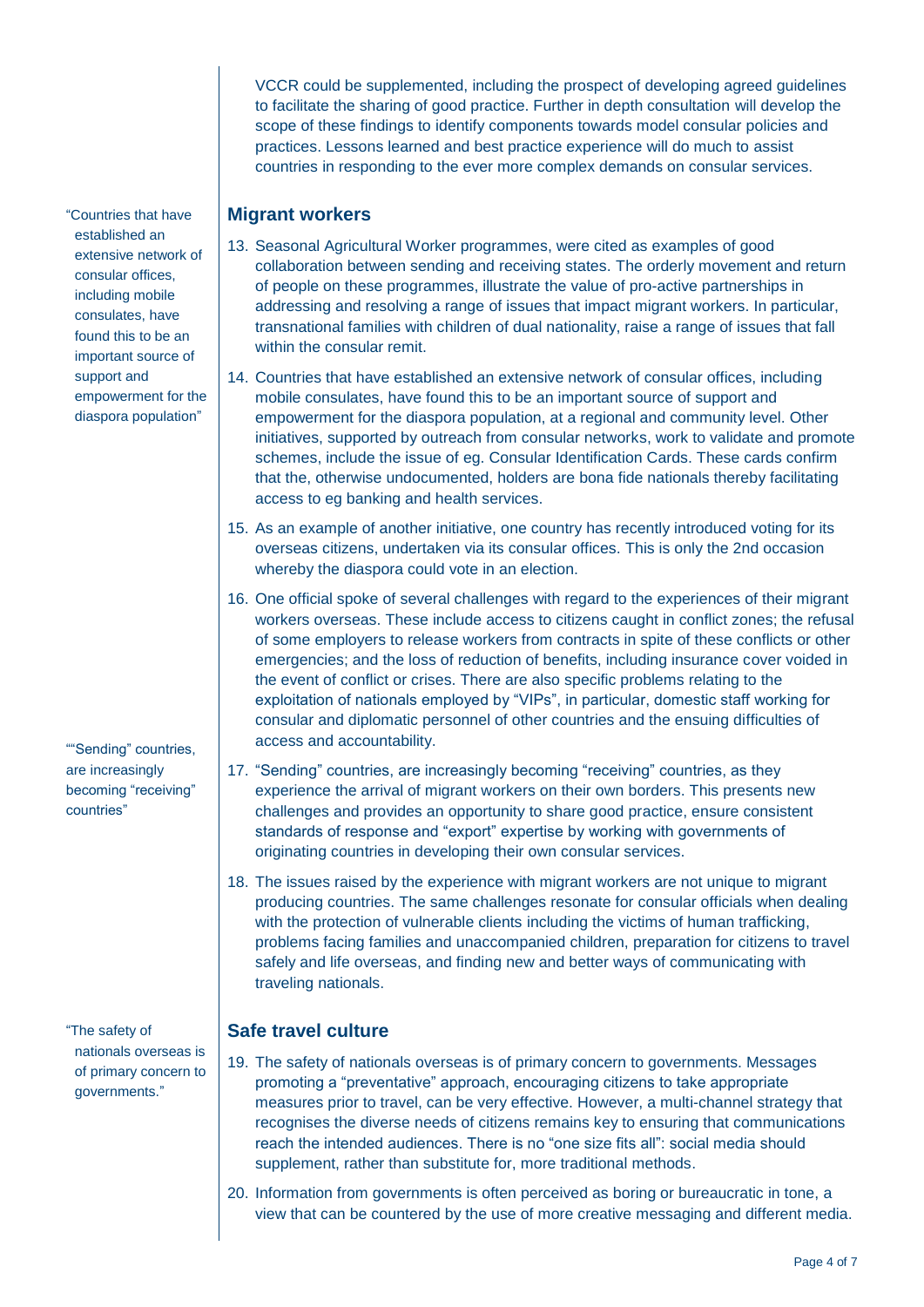"There is no "one size fits all": social media should supplement, rather than substitute for, more traditional methods."

"A government sponsored "hackathon" attracted young software developers who delivered a range of useful applications"

"a built-in "panic button" allows the user fast and easy access to a help-centre"

"children and parents caught up in crossborder custody disputes are growing in number"

"Additional tools such as mediation could provide stepping stones to build support for ratification"

New technology is relatively "user-friendly" and effective in connecting with a range of audiences and demographic groups, particularly those which have previously been difficult to reach.

- 21. Governments have trialled a range of innovative approaches to raise awareness of the role and remit of consular services, assisting citizens to understand what help can be offered and also the limitations. For example, reality TV shows filmed in a consulate office, "fly on the wall" documentaries, compilations of real life consular "horror stories" and graphic novels and comic books.
- 22. There have been notable successes when governments have tested messages and ways of reaching target audiences with new partners, including public relations firms. Other examples of partnerships through which consular services have been able to expand messaging to promote a safe travel culture include: travel companies and tour operators; two-way communications between sending and destination countries; peer networks via eg student ambassadors; affinity or special interest groups to reach specific populations; and collaboration with celebrities or specialist journalists. A government sponsored "hackathon" attracted young software developers who delivered a range of useful applications over the course of a few days. In all cases, these relatively low cost initiatives served to multiply the message, tailored appropriately for the respective audiences and directed traffic to government travel websites.
- 23. Major events, such as the Hajj, or international sports tournaments and regular calendar activities including school holidays, are planned in advance. This allows consular staff to anticipate spikes in the demand for outreach services and to prioritise and resource accordingly.
- 24. The development of "apps" (applications) to maximise digital channels has proved particularly successful. These can overcome the problem of expensive roaming charges, allowing people to download travel advice and information which can later be accessed off-line. For example, a built-in "panic button" allows the user fast and easy access to a help-centre, in the event of an emergency.
- 25. Effectiveness of messaging and the impact on the intended audiences is measured through surveys, complaint and feedback mechanisms, and other data analytics. These evaluation techniques are important in identifying what is being done well, gaps in service and areas for improvement.

## **Family services**

- 26. Consular assistance to children and families often poses special challenges and requires extensive resources and expertise. For example, children and parents caught up in cross-border custody disputes are growing in number and the provision of effective and timely consular services to children at risk in foreign jurisdictions can be particularly difficult. One important change in recent decades is the normative development on rights of the child. Virtually all cultures, religions and political systems have recognised these rights.
- 27. The 1980 Hague Convention on the Civil Aspects of International Child Abduction is the only multilateral treaty to assist left-behind parents who are seeking the return or access to children who have been wrongfully removed to or retained in another State Party to the Convention. However, many states have not ratified the Convention and implementation amongst signatory countries can be inconsistent. Additional tools such as mediation could provide stepping stones to build support for ratification and there is scope for states to provide technical support to alleviate some of the challenges of uneven application. Given the value of the Convention, more joint efforts to promote accession to it would help consular clients from both sending and receiving countries.
- 28. Some Muslim countries regard the Convention as incompatible with Sharia law systems. However, the early findings of recent research by Muslim scholars indicate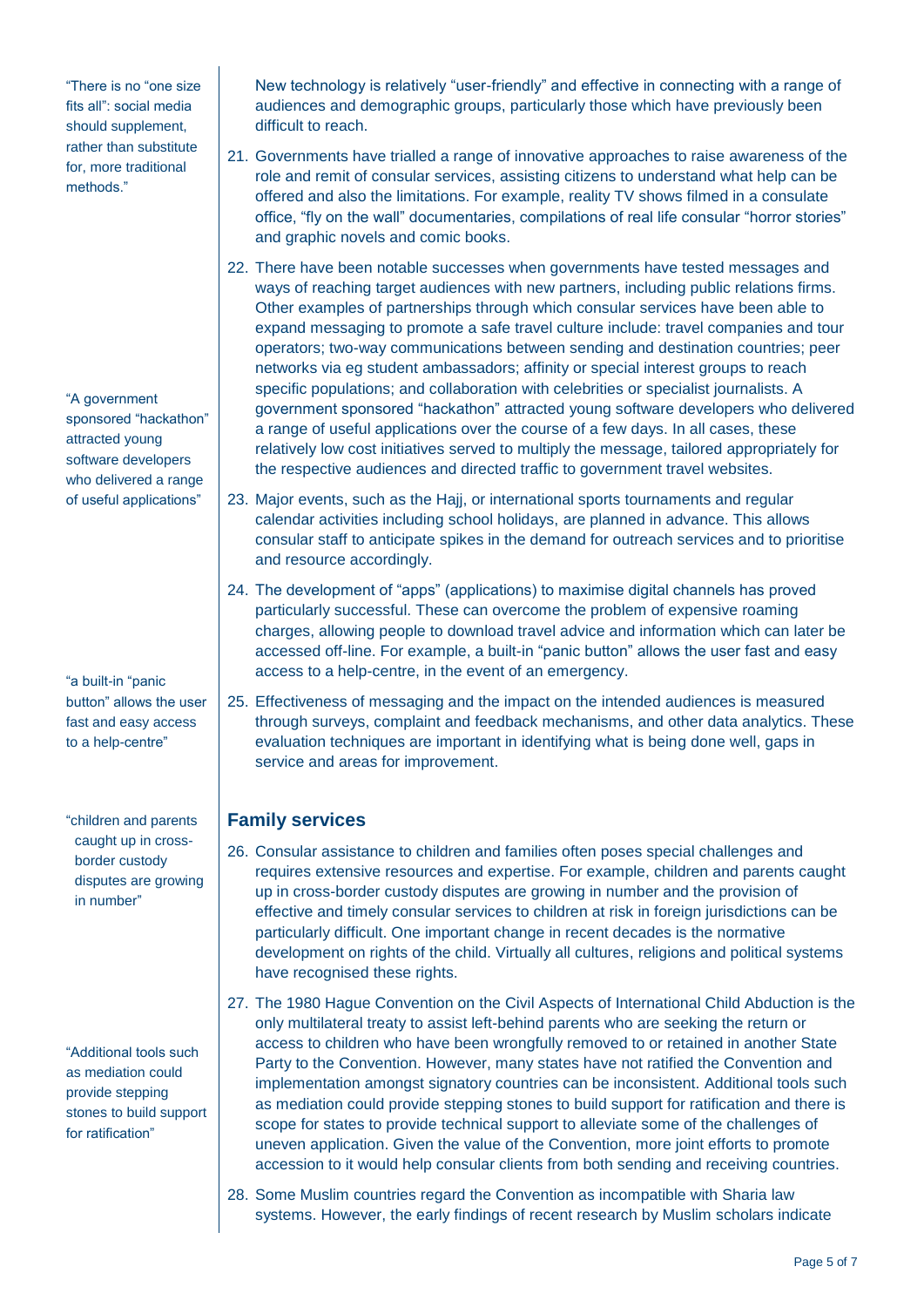that they find no impediment to accession by Muslim countries.

- 29. One country recently acceded to the Hague Convention, having overcome concerns that it represented a western model unsuitable to their domestic law, family culture and traditions. Accession has proved successful, in that the Convention is now seen as a reasonable mechanism available to assist parents in resolving difficult custody disputes.
- 30. In response to other forms of maltreatment, some countries have introduced legislation to tackle the practice of Child and Early Forced Marriage and Female Genital Mutilation.
- 31. Other tools, resources and networks can be accessed by consular officials to ensure effective responses to complex welfare challenges. For example, some countries have developed a "Vulnerability Matrix", recognising the higher levels of service and expertise required for the most vulnerable cases. Other measures include training of staff, contracted and delivered through a private provider, to respond to cases of sexual assault.
- 32. Mapping exercises, carried out by GCF missions in pilot locations, have identified resources appropriate to supporting consular cases involving children and families. There is scope to expand this through the wider GCF.

## **Conclusion**

### **Improving consular services: looking to the future**

The GCF is the only global forum for broad engagement on consular issues and it is seen as an invaluable mechanism to build a community of practice to promote practical sharing, exchange and collaboration.

Specific points of agreement included:

- A continued emphasis on sharing of efficiencies, improvements and innovations
- Shared training should be a priority, particularly given resource implications and the added value of increasing common understanding and collaboration.
- Meetings of the GCF should continue and remain at the senior officials level, with the aim of holding the next Forum 18 months after the 2nd GCF. The Steering Committee will send out a request for proposals to host the next GCF. Several countries have indicated an interest. In addition to a senior officials dialogue, there were suggestions of including private sector and NGO partners/suppliers in some portion of the next forum.
- Ministerial level participation is valuable to highlight the importance of the Consular portfolio within Foreign Ministries, but should be limited to a ceremonial role, as was done successfully at the GCF hosted in Mexico.
- Where practical, membership of the GCF Steering Committee should continue to emphasise geographic diversity, ideally with at least one representative from each continent
- Members should promote the GCF at regional fora and other gatherings
- More opportunities for dialogue and exchange should be developed, in between GCF meetings, In particular, Working Groups should continue, with more regular reports and the opportunity for other members to contribute
- Improved communications would facilitate more exchange and opportunities for member input. The GCF website should be retained with improvements to its design and accessibility.
- It was noted that websites are essentially static repositories and there was

"some countries have developed a "Vulnerability Matrix""